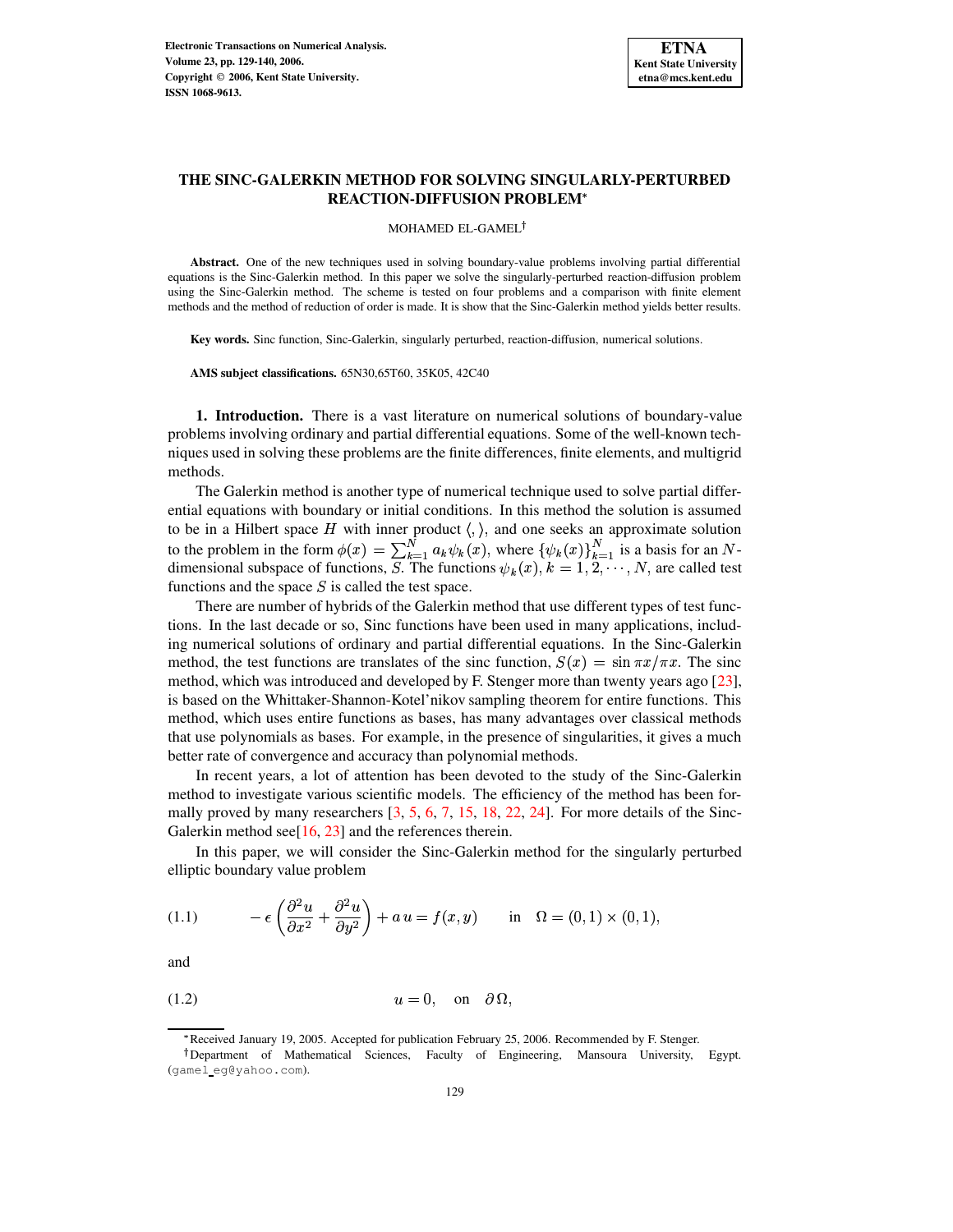where  $0 < \epsilon \ll 1$ , a is a finite constant and  $f(x, y)$  is analytic in  $\Omega$ . We shall assume that the solution  $u(x, y)$  is analytic in  $\Omega$ . For more details about the formulation of this equation, see Roos [\[20\]](#page-11-8).

The numerical solution of singularly perturbed boundary value problems has recently received much attention. In fact, singularly perturbed problems appear in many branches of engineering, such as fluid mechanics, heat transfer, and problems in structural mechanics posed over thin domains. For more details see Roos [\[20\]](#page-11-8). Theoremsthat list conditionsfor the existence and uniqueness of solutions of such problems are thoroughly discussed in  $[20]$ . This kind of problem has been investigated by many researchers  $[1, 2, 4, 8, 9, 10, 13, 17, 19, 21]$  $[1, 2, 4, 8, 9, 10, 13, 17, 19, 21]$  $[1, 2, 4, 8, 9, 10, 13, 17, 19, 21]$  $[1, 2, 4, 8, 9, 10, 13, 17, 19, 21]$  $[1, 2, 4, 8, 9, 10, 13, 17, 19, 21]$  $[1, 2, 4, 8, 9, 10, 13, 17, 19, 21]$  $[1, 2, 4, 8, 9, 10, 13, 17, 19, 21]$  $[1, 2, 4, 8, 9, 10, 13, 17, 19, 21]$  $[1, 2, 4, 8, 9, 10, 13, 17, 19, 21]$  $[1, 2, 4, 8, 9, 10, 13, 17, 19, 21]$  $[1, 2, 4, 8, 9, 10, 13, 17, 19, 21]$  $[1, 2, 4, 8, 9, 10, 13, 17, 19, 21]$  $[1, 2, 4, 8, 9, 10, 13, 17, 19, 21]$  $[1, 2, 4, 8, 9, 10, 13, 17, 19, 21]$  $[1, 2, 4, 8, 9, 10, 13, 17, 19, 21]$  $[1, 2, 4, 8, 9, 10, 13, 17, 19, 21]$  $[1, 2, 4, 8, 9, 10, 13, 17, 19, 21]$  $[1, 2, 4, 8, 9, 10, 13, 17, 19, 21]$  $[1, 2, 4, 8, 9, 10, 13, 17, 19, 21]$ .

The organization of the paper is as follows. In section 2, we review some basic facts about the sinc approximation that are necessary for the formulation of the discrete system. In section 3, the Sinc-Galerkin method is developed for linear second-ordersingularly perturbed boundary value problems with homogeneous boundary condition. The Sinc-Galerkin method is developed for nonlinear second-order singularly perturbed boundary value problems in section 4. Section 5 addresses singularly perturbed reaction diffusion equations, which will be solved using the Sinc-Galerkin method. Finally, some numerical examples will be presented in section 6, followed by the conclusions.

**2. Sinc Interpolation.** The goal of this section is to recall notation and definitions of the Sinc function, state some known results, and derive useful formulas that are important for this paper. First we denote the set of all integers, the set of all real numbers, and the set of all complex numbers by  $R$ ,  $Z$  and  $C$ , respectively.

The sinc function is defined on  $R$  by

$$
\operatorname{sinc}(x) = \frac{\sin(\pi x)}{\pi x}, \quad -\infty < x < \infty.
$$

For  $h > 0$ , the translated sinc functions with evenly spaced nodes are given as

$$
S(k, h)(x) = \operatorname{sinc}\left(\frac{x - kh}{h}\right), \quad k = 0, \pm 1, \pm 2, \dots
$$

If f is defined on R, then for  $h > 0$  the series

$$
C(f, h) = \sum_{k=-\infty}^{\infty} f(hk) \operatorname{sinc}\left(\frac{x-hk}{h}\right)
$$

is called the Whittaker cardinal expansion of  $f$  whenever this series converges. The properties of Whittaker cardinal expansions have been studied and are thoroughly surveyed in [\[23\]](#page-11-0). These properties are derived in the infinite strip  $D_d$  of the complex plane where for  $d > 0$ 

$$
D_d=\left\{\zeta=\xi+i\eta: |\eta|
$$

Approximations can be constructed for infinite, semi-finite, and finite intervals. To construct approximations on the interval  $(0, 1)$  which are used in this paper, consider the conformal map

$$
\phi(z) = \ln\left(\frac{z}{1-z}\right),\,
$$

which maps the eye-shaped region,

$$
D = \left\{ z = x + iy : \left| \arg \left( \frac{z}{1-z} \right) \right| < d \leq \frac{\pi}{2} \right\},\
$$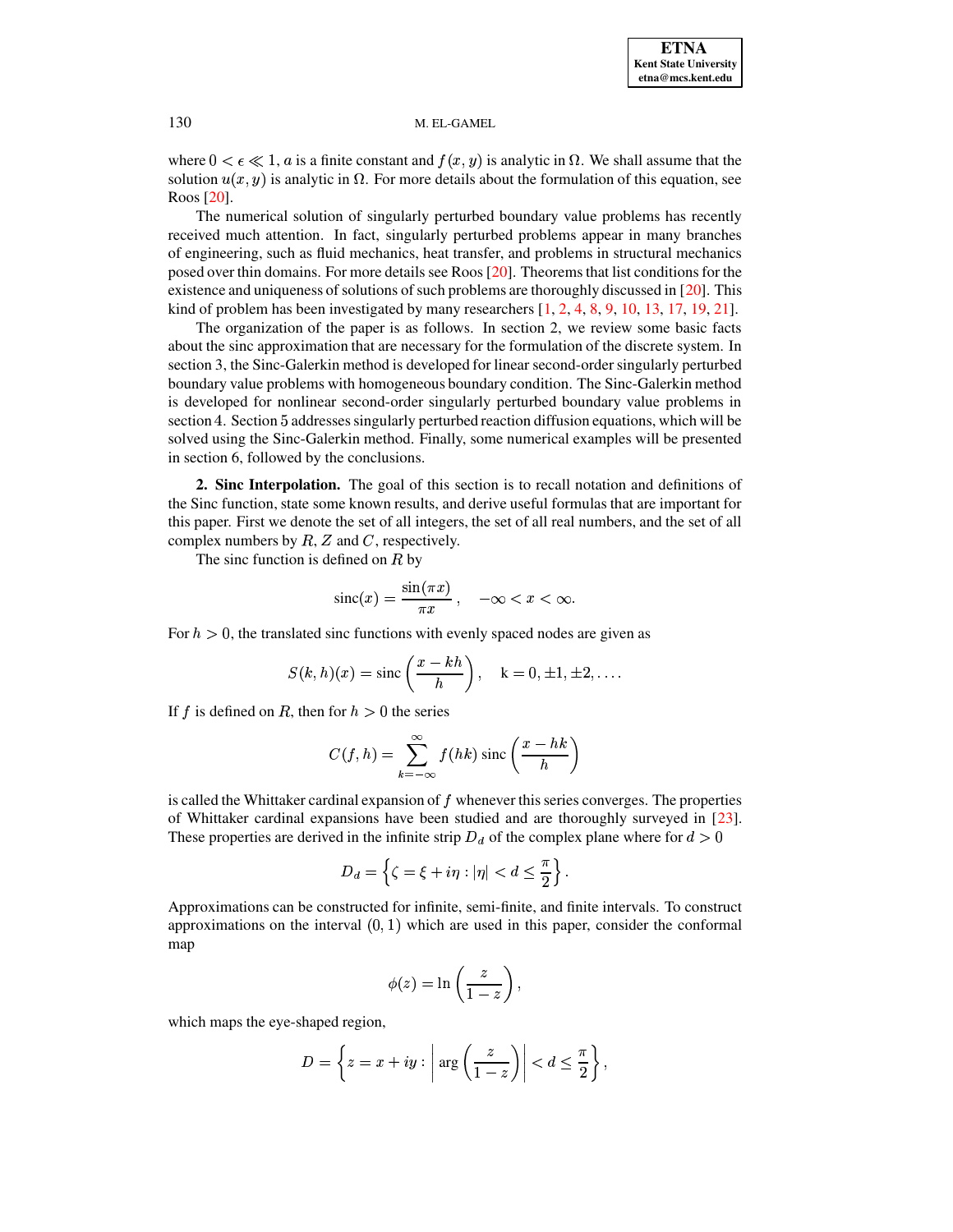onto the infinite strip  $D_d$ .

The sinc-Galerkin method requires that the derivatives of composite sinc functions be evaluated at the nodes. We need the following lemma.

LEMMA 2.1. [\[23\]](#page-11-0) Let  $\phi$  be a conformal one-to one map of the arbitrary simply con*nected domain*  $D$  *onto*  $D_d$ *. Then* 

<span id="page-2-0"></span>(2.1) 
$$
\delta_{jk}^{(0)} = [S(j, h) \circ \phi(x)]|_{x=x_k} = \begin{cases} 1, & \text{if } j = k, \\ 0, & \text{if } j \neq k, \end{cases}
$$

(2.2) 
$$
\delta_{jk}^{(1)} = h \frac{d}{d\phi} [S(j,h) \circ \phi(x)] |_{x=x_k} = \begin{cases} 0, & \text{if } j = k, \\ \frac{(-1)^{k-j}}{k-j}, & \text{if } j \neq k, \end{cases}
$$

*and*

<span id="page-2-1"></span>
$$
(2.3) \qquad \delta_{jk}^{(2)} = h^2 \frac{d^2}{d\phi^2} \left[ S(j,h) \circ \phi(x) \right] \Big|_{x=x_k} = \begin{cases} \frac{-\pi^2}{3}, & \text{if } j = k, \\ \frac{-2(-1)^{k-j}}{(k-j)^2}, & \text{if } j \neq k. \end{cases}
$$

*In equations* [\(2.1\)](#page-2-0) $-(2.3)$  $-(2.3)$  *h is step size and*  $x_k$  *is a sinc grid point given by* 

$$
x_k = \phi^{-1}(kh) = \frac{e^{kh}}{1 + e^{kh}}.
$$

<sup>K</sup> <sup>ª</sup> **3. Linear Second Order Singularly Perturbed Boundary Value Problem.** In this section, we shall study the Sinc-Galerkin scheme for the singularly perturbed boundary value problem

<span id="page-2-4"></span>(3.1) 
$$
\epsilon u'' + a(x)u' + b(x)u = f(x) \quad \text{for } 0 < x < 1
$$

subject to boundary conditions

<span id="page-2-5"></span>
$$
(3.2) \t\t u(0) = 0, \t u(1) = 0.
$$

We assume an approximate solution of the form

<span id="page-2-2"></span>(3.3) 
$$
u_m(x) = \sum_{j=-M}^{N} c_j S_j(x), \quad m = M + N + 1.
$$

where  $S_i(x)$  is the function  $S(j, h) \circ \phi(x)$  for some fixed step size h. The unknown coefficients  ${c_i}_{M}^{N}$  in [\(3.3\)](#page-2-2) are determined by orthogonalizing the residual with respect to the basis functions  $\{S_k\}_{k=-M}^N$ , i.e.,

<span id="page-2-3"></span>
$$
(3.4) \quad \langle \epsilon u'', S_k \rangle + \langle a(x)u', S_k \rangle + \langle b(x)u, S_k \rangle = \langle f, S_k \rangle, \qquad k = -M, \dots, N.
$$

The weighted inner product  $\langle , \rangle$  is taken to be

$$
\langle g(x), f(x) \rangle = \int_0^1 g(x) f(x) w(x) dx.
$$

Here  $w(x)$  plays the role of a weight function which is chosen depending on the boundary conditions, the domain, and the differential equation. For the case of second order boundary value problems, it is convenient to take

$$
w(x) = \frac{1}{\phi'(x)}.
$$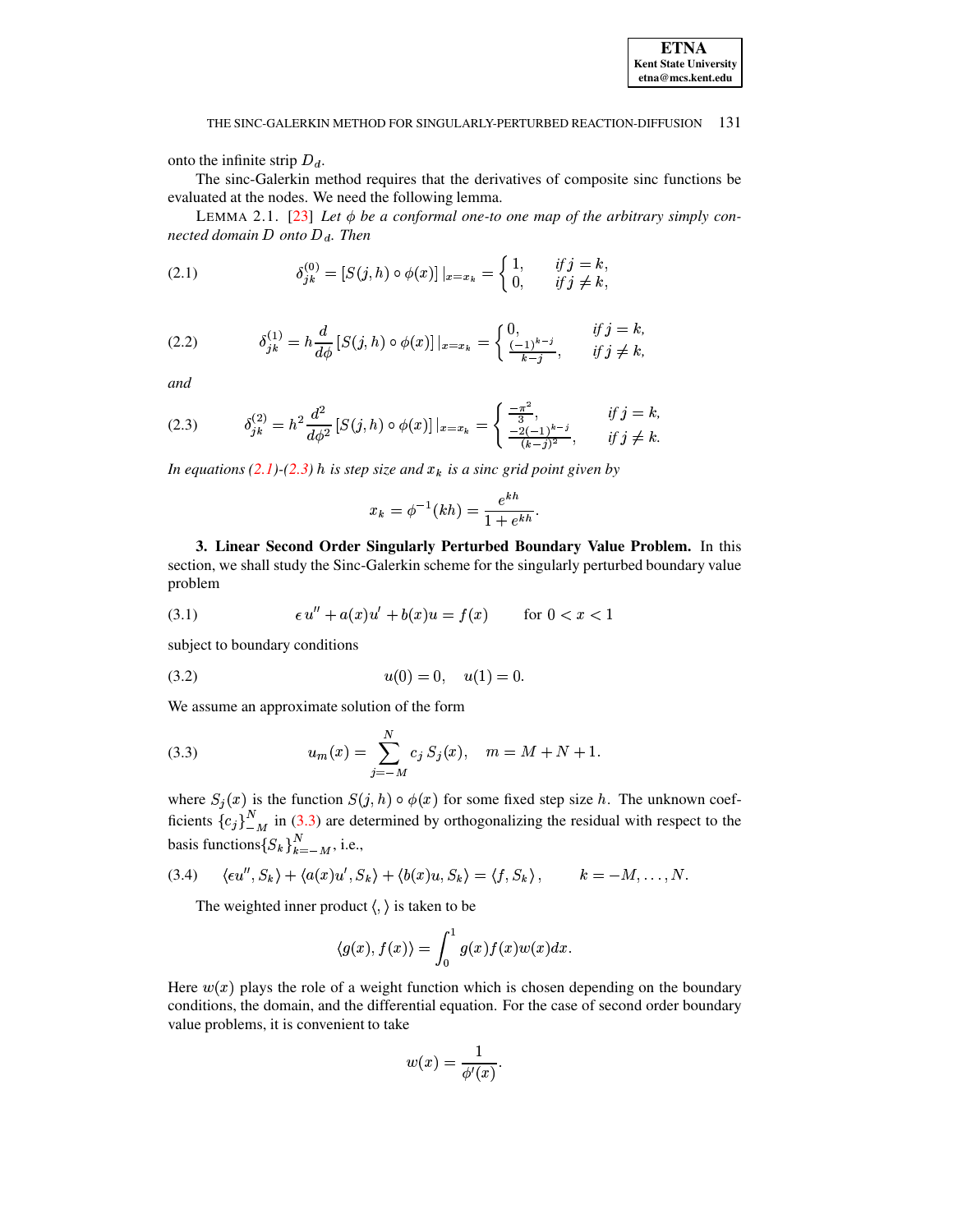A complete discussion of the choice of the weight function can be found in  $[16, 23]$ .

The method of approximating the integrals in  $(3.4)$  begins by integrating by parts to transfer all derivatives from  $u$  to  $S_k$ . We need the following theorem.

THEOREM 3.1. The following relations hold

<span id="page-3-2"></span>(3.5) 
$$
\langle \epsilon u'', S_k \rangle \approx h \sum_{j=-M}^{N} \sum_{i=0}^{2} \frac{u(x_j)}{\phi'(x_j) h^i} \delta_{kj}^{(i)} g_{2,i}(x_j),
$$

for some functions  $g_{2,i}$  to be determined.

*Proof.* The inner product with sinc basis element is given by

(3.6) 
$$
\langle \epsilon u'', S_k \rangle = \int_0^1 \epsilon u''(x) S_k(x) w(x) dx.
$$

This expression contains the second derivative of  $u$ , but the desired result is the variable  $u$ with no derivatives. Integrating by parts to remove second derivatives from the dependent variable  $u$  leads to the equality,

<span id="page-3-0"></span>(3.7) 
$$
\langle \epsilon u''(x), S_k(x) \rangle = B_x + \int_0^1 u(x) (\epsilon S_k(x) w(x))^{\prime \prime} dx,
$$

where the boundary term

$$
B_x = \left[\sum_{i=0}^1 (-1)^i u^{(1-i)} (\epsilon S_k w)^{(i)}\right]_{x=0}^1 = 0.
$$

Setting

$$
\frac{d^n}{d\phi^n}[S_k(x)] = S_k^{(n)}(x), \qquad 0 \le n \le 2,
$$

and noting that

$$
\frac{d}{dx}[S_k(x)] = S_k^{(1)}(x)\phi'(x),
$$

by expanding the derivatives under the integral in  $(3.7)$ , we obtain

<span id="page-3-1"></span>(3.8) 
$$
\langle \epsilon u'', S_k(x) \rangle = \int_0^1 \left( \sum_{i=0}^2 u(x) S_k^{(i)}(x) g_{2,i} \right) dx,
$$

where

$$
g_{2,2}(x) = \epsilon w(\phi')^2
$$
,  $g_{2,0}(x) = \epsilon w''$ ,

and

$$
g_{2,1}(x) = \epsilon w(\phi)'' + 2\epsilon w'\phi'.
$$

Applying the Sinc quadrature rule to the right-hand side of  $(3.8)$  and deleting the error terms yields  $(3.5)$ .  $\Box$ 

132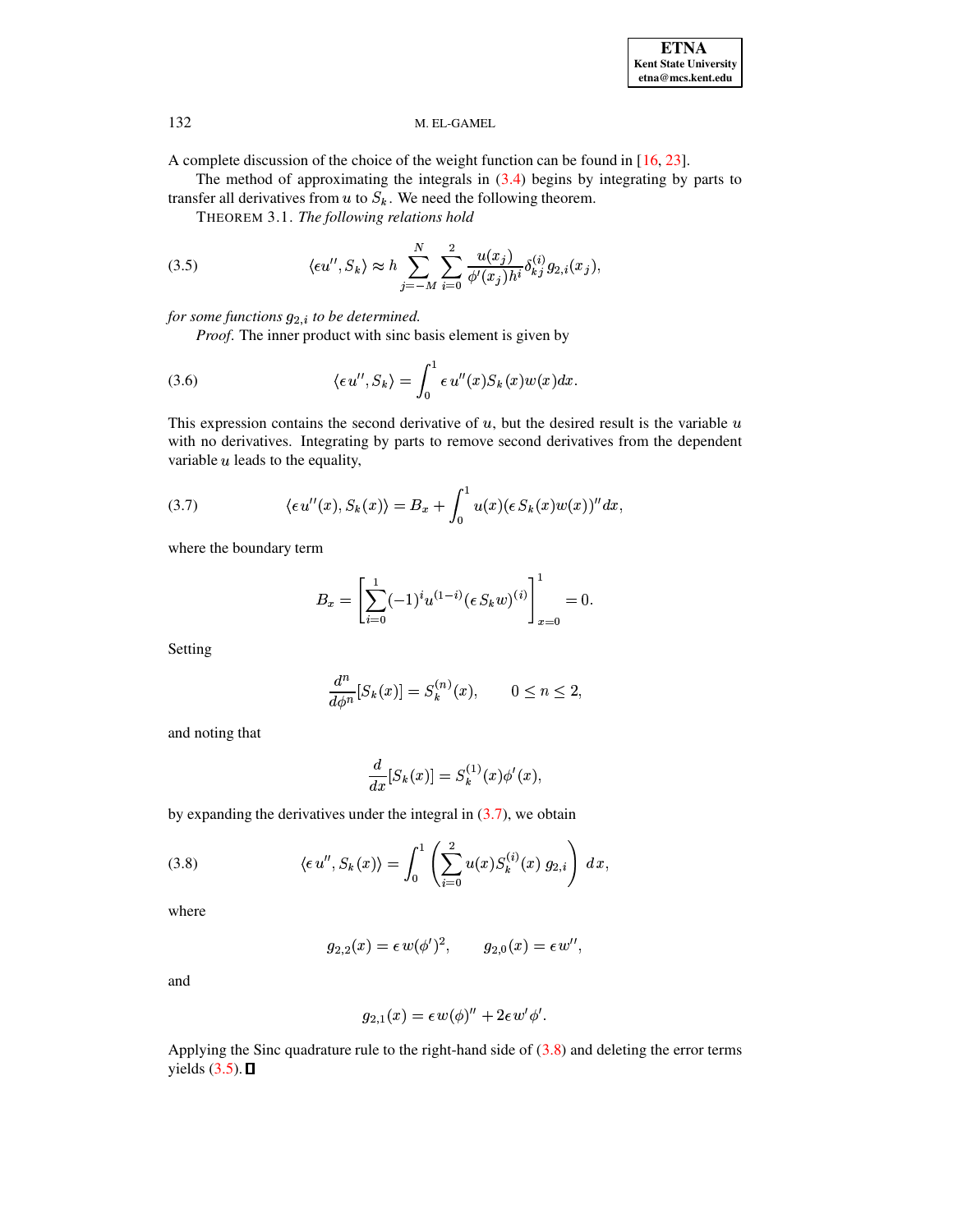# <span id="page-4-4"></span>**ETNA Kent State University**  $etna@mcs. kent.edu$

#### THE SINC-GALERKIN METHOD FOR SINGULARLY-PERTURBED REACTION-DIFFUSION 133

The approximation of the last three inner products on the right-hand side of  $(3.4)$  has been thoroughly treated in  $[16]$ . We will list them for convenience:

<span id="page-4-0"></span>(3.9) 
$$
\langle a(x)u', S_k \rangle \approx -h \sum_{j=-M}^{N} \frac{u(x_j)}{\phi'(x_j)} \left[ \frac{1}{h} \delta_{kj}^{(1)} (a \, w) \phi' + \delta_{kj}^{(0)} (a \, w)' \right]
$$

and

<span id="page-4-1"></span>(3.10) 
$$
\langle G, S_k \rangle \approx h \frac{G(x_k) w(x_k)}{\phi'(x_k)},
$$

where G is  $b(x)u$  or f, respectively.

Replacing each term of  $(3.4)$  with the approximation defined in  $(3.5)$ ,  $(3.9)$ , and  $(3.10)$ , respectively, and replacing  $u(x_j)$  by  $c_j$  and dividing by h, we obtain the following theorem.

THEOREM 3.2. If the assumed approximate solution of the boundary-value problem  $(3.1)$ - $(3.2)$  is  $(3.3)$ , then the discrete Sinc-Galerkin system for the determination of the unknown coefficients  ${c_j}_{j=-M}^N$  is given by

<span id="page-4-2"></span>
$$
(3.11) \quad \sum_{j=-M}^{N} \sum_{i=0}^{2} \frac{1}{h^i} \delta_{kj}^{(i)} \frac{g_{2,i}(x_j)}{\phi'(x_j)} c_j - \sum_{j=-M}^{N} \left[ \frac{1}{h} \delta_{kj}^{(1)} \left( a(x_j) w \right) + \delta_{kj}^{(0)} \frac{\left( a(x_j) w \right)'}{\phi'(x_j)} \right] c_j
$$
\n
$$
+ \frac{b(x_k) w(x_k)}{\phi'(x_k)} c_k = \frac{f(x_k) w(x_k)}{\phi'(x_k)}
$$

 $k=-M,\cdots,N.$ 

The following notation will be necessary for writing down the system. Let  $D(g)$  be the  $m \times m$  diagonal matrix

$$
\mathbf{D}(g) = \begin{pmatrix} g(x_{-M}) & & & \\ & g(x_{-M+1}) & & \\ & & \ddots & \\ & & & g(x_N) \end{pmatrix}
$$

Define the  $m \times m$  matrices  $I^{(p)}$  (see [11]) for  $0 \le p \le 2$  by

$$
I^{(p)} = \left[\delta_{jk}^{(p)}\right], \quad j,k = -M, \ldots, N.
$$

Let c be the *m*-vector with *j*-th component given by  $c_j$ , and 1 be an *m*-vector each of whose components is 1. In this notation the system in  $(3.11)$  takes the matrix form

<span id="page-4-3"></span>
$$
\mathbf{A} \begin{pmatrix} c_{-M} \\ c_{-M+1} \\ \vdots \\ c_N \end{pmatrix} = \Theta,
$$

where

<span id="page-4-5"></span>
$$
(3.13)\quad \mathbf{A} = \sum_{j=0}^{2} \frac{1}{h^{j}} \mathbf{I}^{(j)} \mathbf{D} \left( \frac{g_{2,j}}{\phi'} \right) - \left[ \frac{1}{h} \mathbf{I}^{(1)} \mathbf{D} \left( a \, w \right) + \mathbf{D} \left( \frac{(a \, w)^{\prime}}{\phi'} \right) \right] + \mathbf{D} \left( \frac{b \, w}{\phi'} \right),
$$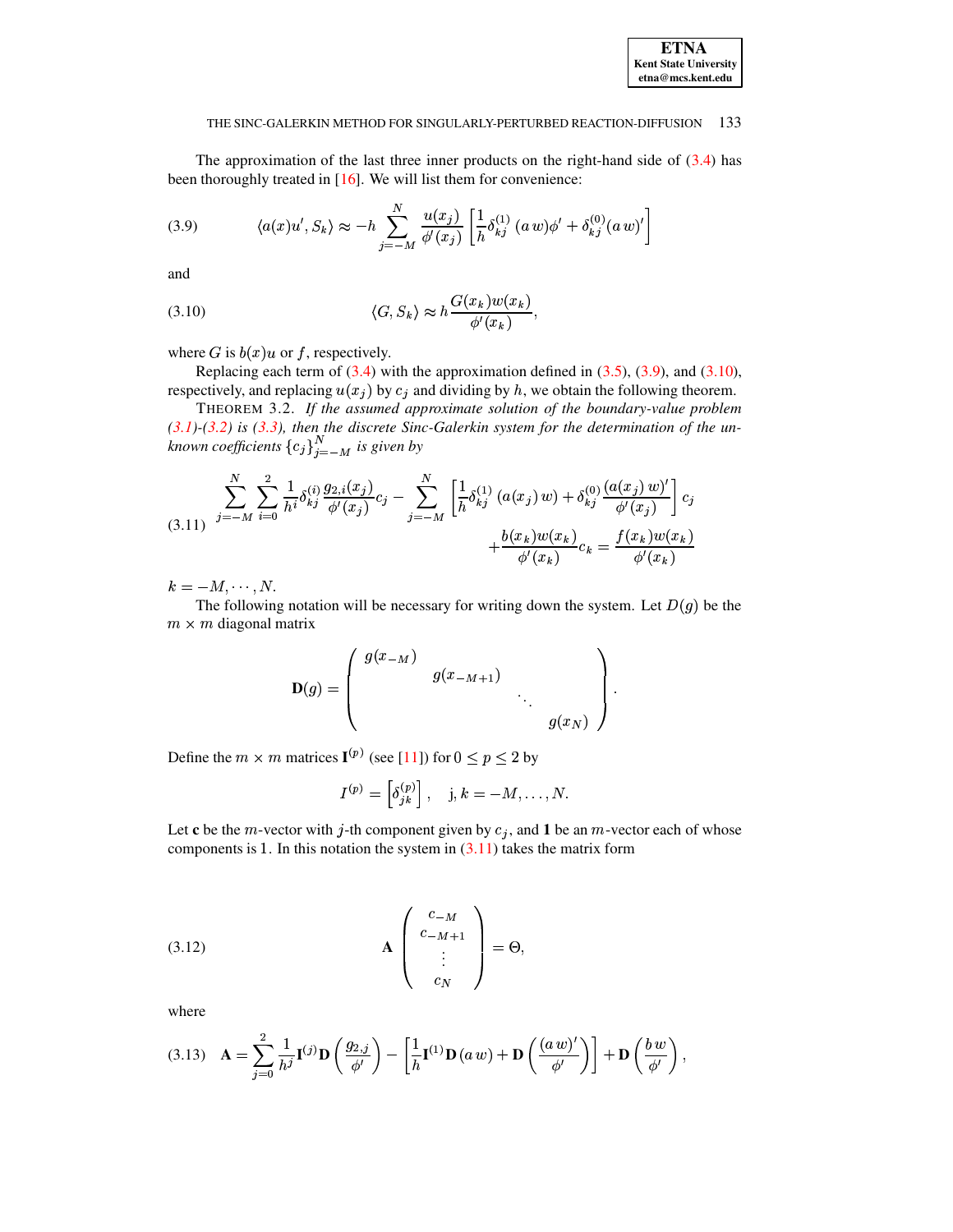and

<span id="page-5-5"></span>(3.14) 
$$
\Theta = D\left(\frac{wf}{\phi'}\right) \mathbf{1}.
$$

Now we have a linear system of  $m$  equations of the  $m$  unknown coefficients, namely,  $\{c_i, j = -M, \ldots, N\}$ . We can obtain the coefficients of the approximate solution by solving this linear system. This system  $(3.12)$  may be easily solved by a variety of methods. In this paper we use the QR method [12]. The solution  $\mathbf{c} = (c_{-M}, c_{-M+1}, \dots, c_N)^T$  gives the coefficients in the Sinc-Galerkin approximation  $u_m(x)$  of  $u(x)$ .

4. Non-Linear Second Order Singularly Perturbed Boundary Value Problem. Consider a nonlinear, second order BVP of the form

<span id="page-5-3"></span>(4.1) 
$$
\epsilon u'' + a(x)u' + b(x)u + \sigma(x) Q(u) = f(x) \quad \text{for } 0 < x < 1,
$$

subject to boundary conditions

<span id="page-5-4"></span>
$$
(4.2) \t\t u(0) = 0, \t u(1) = 0,
$$

where  $Q(u)$  may be a polynomial, a rational function, or an exponential. Due to the large number of different possibilities, our work will be focused mainly on the following forms  $Q(u)$ :

1. 
$$
Q(u) = u^n
$$
,  $n > 1$ ,  
\n2.  $Q(u) = \exp(\pm u)$ ,  $\cos(u)$ ,  $\sin(u)$ ,  $\sinh(u)$ ,  $\cosh(u)$ ,...  
\n3.  $Q(u) = \frac{1}{(1 \pm u)^n}$ ,  $\frac{1}{(1 \pm u^2)^n}$ ,  $\frac{1}{(u^2 \pm 1)^n}$ ,  $n \neq 0$ ,

or any analytic function of  $u$  which has a power series expansion.

We start with the case  $Q(u) = u^n$ , where *n* is a non-negative integer, or a fraction. The approximate solution for  $u(x)$  is represented by the formula

<span id="page-5-0"></span>(4.3) 
$$
u_m(x) = \sum_{j=-M}^{N} c_j S_j(x), \quad m = M + N + 1.
$$

The unknown coefficients  $c_j$  in equation (4.3) are determined by orthogonalizing the residual with respect to the basis functions, i.e.,

<span id="page-5-1"></span>(4.4) 
$$
\langle \epsilon u'', S_k \rangle + \langle a(x)u', S_k \rangle + \langle b(x)u, S_k \rangle + \langle \sigma u^n, S_k \rangle = \langle f, S_k \rangle.
$$

We need the following lemma

<span id="page-5-2"></span>LEMMA 4.1.  $[7]$  The following relations hold

(4.5) 
$$
\langle \sigma(x)u^n, S_k \rangle \approx h \frac{w(x_k)u^n(x_k)\sigma(x_k)}{\phi'(x_k)}.
$$

Replacing each term of  $(4.4)$  with the approximations defined in  $(3.5)$ ,  $(3.9)$ ,  $(3.10)$ ,  $(4.5)$ , and replacing  $u(x_i)$  by  $c_i$  and dividing by h, we obtain the following theorem.

THEOREM 4.2. If the assumed approximate solution of the boundary-value problem  $(4.1)$  and  $(4.2)$  is  $(4.3)$ , then the discrete Sinc-Galerkin system for the determination of the

134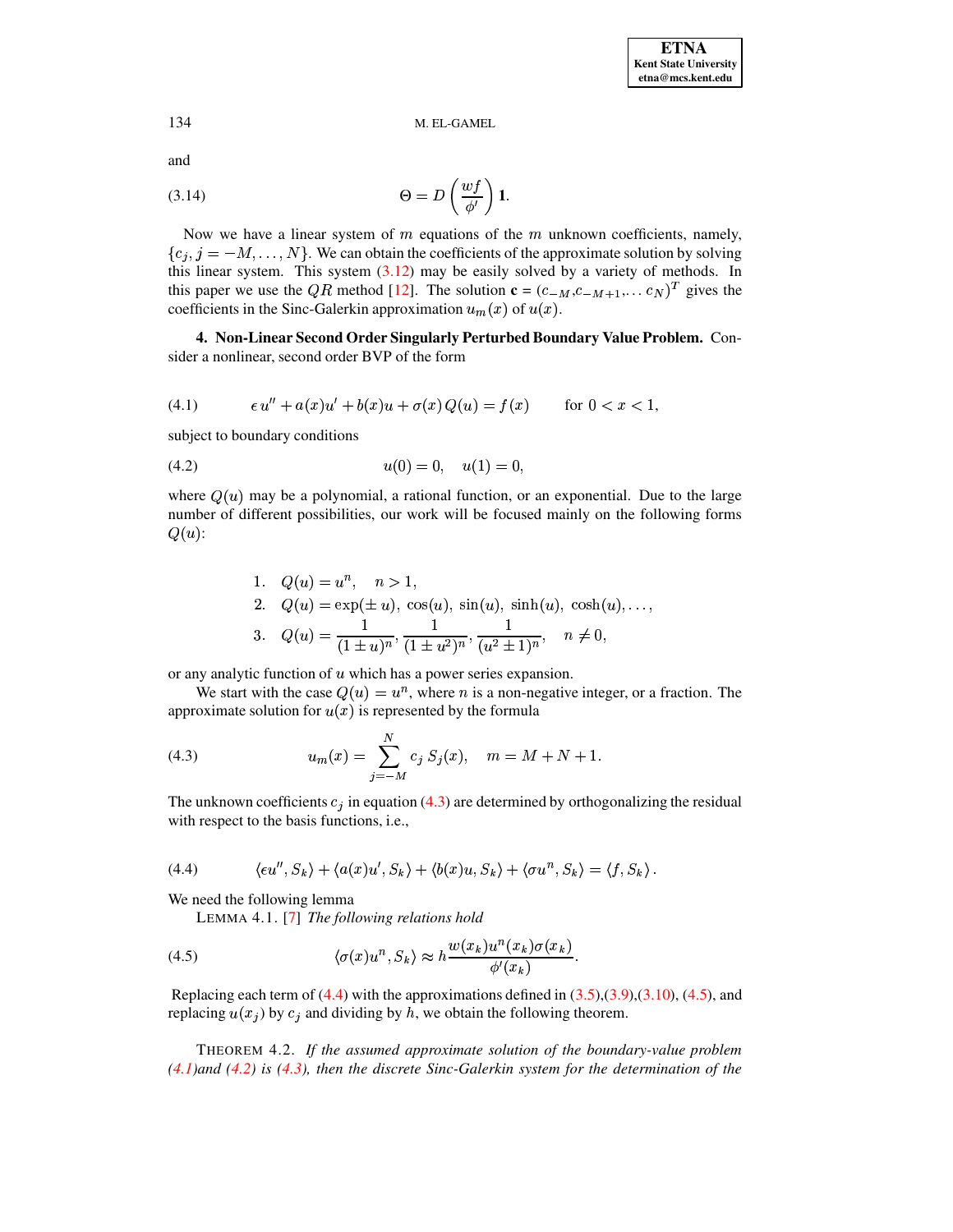#### THE SINC-GALERKIN METHOD FOR SINGULARLY-PERTURBED REACTION-DIFFUSION 135

unknown coefficients  ${c_j}_{i=-M}^N$  is given by

<span id="page-6-0"></span>
$$
(4.6) \quad \sum_{j=-M}^{N} \sum_{i=0}^{2} \frac{1}{h^i} \delta_{kj}^{(i)} \frac{g_{2,i}(x_j)}{\phi'(x_j)} c_j - \sum_{j=-M}^{N} \left[ \frac{1}{h} \delta_{kj}^{(1)} \left( a(x_j) w \right) + \delta_{kj}^{(0)} \frac{\left( a(x_j) w \right)'}{\phi'(x_j)} \right] c_j
$$
\n
$$
+ \frac{b(x_k) w(x_k)}{\phi'(x_k)} c_k + \frac{w(x_k) \sigma(x_k)}{\phi'(x_k)} c_k^n = \frac{f(x_k) w(x_k)}{\phi'(x_k)}
$$

 $k=-M,\cdots,N.$ 

*Proof.* Combine Lemma 4.1 and Theorem 3.2.  $\square$ 

Using the notation in the previous section, let  $c^n$  be the m-vector with j-th component given by  $c_i^n$ . The system in (4.6) takes the matrix form

$$
A c + E c^n = \Theta,
$$

where

(4.8) 
$$
\mathbf{E} = \mathbf{D} \left( \frac{\sigma w}{\phi'} \right)
$$

with **A** and  $\Theta$  defined by equations (3.13) and (3.14), respectively.

Now we have a nonlinear system of  $m = M + N + 1$  equations of the m unknown coefficients, namely,  ${c_j}_{j=-M}^N$ . We can obtain the coefficients of the approximate solution by solving this nonlinear system by *Newton's method* [7]. The solution  $\mathbf{c} = (c_{-M}, \dots, c_N)^T$ gives the coefficients in the Sinc-Galerkin approximation  $u_m(x)$  of  $u(x)$ .

5. Singularly Perturbed Reaction-Diffusion Equation. In this section the Sinc-Galerkin method is given for the approximate solution of the equations  $(1.1)-(1.2)$ . The assumed approximate solution takes the form

<span id="page-6-1"></span>(5.1) 
$$
u_{m_x,m_y}(x,y) = \sum_{j=-M_y}^{N_y} \sum_{i=-M_x}^{N_x} u_{ij} S_{ij}(x,y),
$$

where  $m_x = M_x + N_x + 1$ ,  $m_y = M_y + N_y + 1$ . The basis functions  $\{S_{ij}(x, y)\}$  for  $-M_x \le i \le N_x, -M_y \le j \le N_y$  are given as the product of basis functions. In this paper we take

$$
S_{ij}(x,y) = S_i(x)S_j(y) = [S(i,h_x) \circ \phi(x)][S(j,h_y) \circ \gamma(y)].
$$

The unknown coefficients  $\{u_{ij}\}\$ in equation (5.1) are determined by orthogonalizing the residual with respect to the functions  $\{S_{kl}(x,y)\}\$ ,  $-M_x \le k \le N_x$ ,  $-M_y \le l \le N_y$ . This yields the discrete Galerkin system

<span id="page-6-2"></span>(5.2) 
$$
-\langle \epsilon u_{xx}, S_k S_l \rangle - \langle \epsilon u_{yy}, S_k S_l \rangle + \langle a u, S_k S_l \rangle = \langle f, S_k S_l \rangle.
$$

We need the following lemma.

LEMMA 5.1. The following relations hold

<span id="page-6-3"></span>(5.3) 
$$
\langle \epsilon u_{xx}, S_k S_l \rangle = h_x h_y \frac{\upsilon(y_l)}{\phi'_2(y_l)} \sum_{i=-M_x}^{N_x} \sum_{j=0}^2 \frac{u(x_i, y_l)}{\phi'_1(x_i)} \left[ \frac{1}{h_x^j} \delta_{ki}^{(j)} \rho_j \right],
$$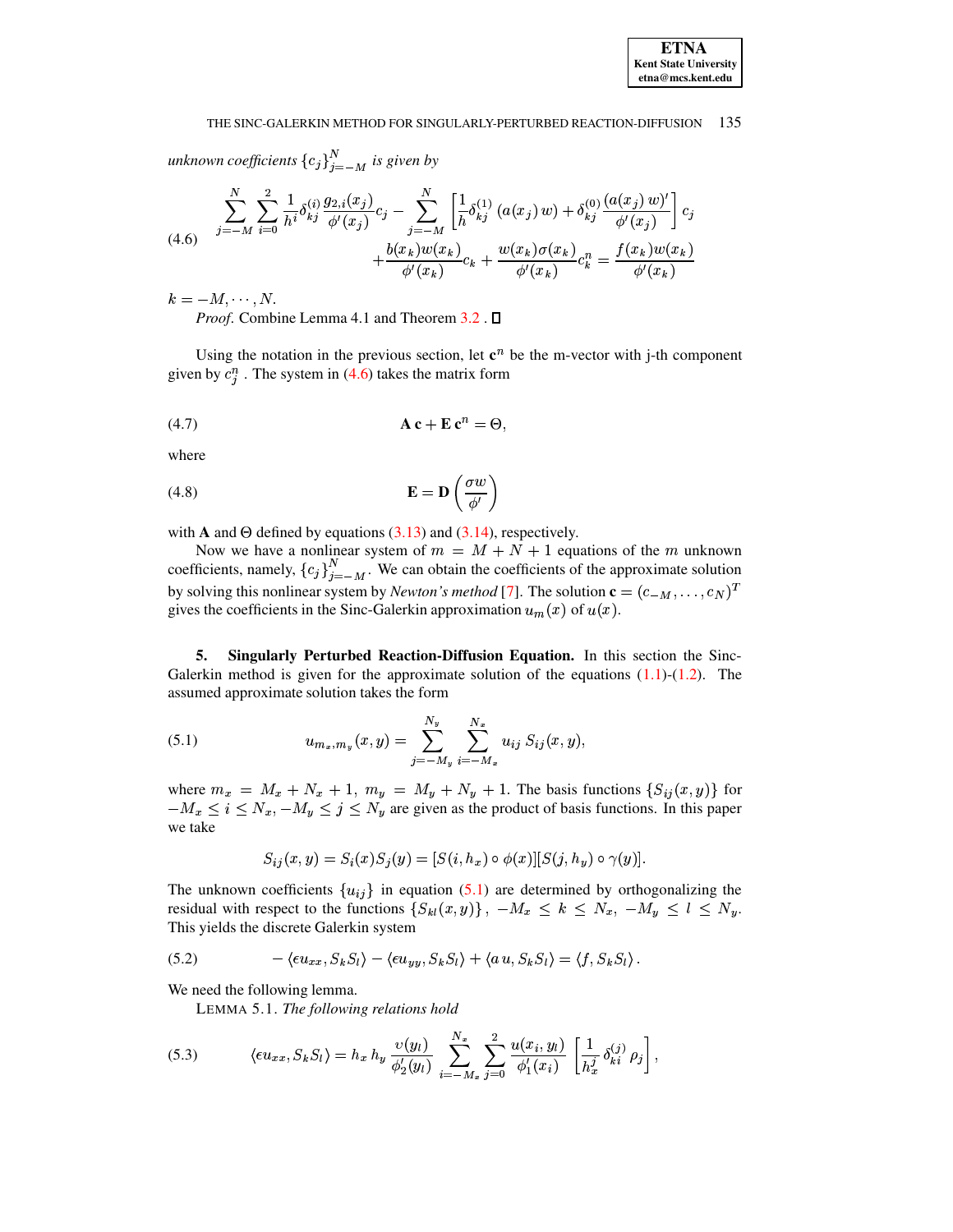**ETNA Kent State University etna@mcs.kent.edu**

136 M. EL-GAMEL

(5.4) 
$$
\langle \epsilon u_{yy}, S_k S_l \rangle = h_x h_y \frac{w(x_k)}{\phi'_1(x_k)} \sum_{i=-M_y}^{N_y} \sum_{j=0}^2 \frac{u(x_k, y_i)}{\phi'_2(y_i)} \left[ \frac{1}{h_y^j} \delta_{ki}^{(j)} \eta_j \right],
$$

(5.5) 
$$
\langle a u, S_k S_l \rangle = a h_x h_y \frac{w(x_k) u(x_k, y_l) v(y_l)}{\phi_1(x_k) \phi_2(y_l)},
$$

*and*

<span id="page-7-0"></span>(5.6) 
$$
\langle f, S_k S_l \rangle = h_x h_y \frac{w(x_k) f(x_k, y_l) v(y_l)}{\phi_1(x_k) \phi_2(y_l)},
$$

*where*

$$
\rho_2=\epsilon\,(\phi_1^\prime)^2\,w,\quad \rho_1=\epsilon\,\phi_1^\prime\,w+2\,\epsilon\,\phi_1^\prime\,w^\prime,\quad \rho_0=\epsilon\,w^{\prime\prime},
$$

*and*

$$
\eta_2 = \epsilon (\phi'_2)^2 \, \upsilon, \quad \eta_1 = \epsilon \, \phi'_2 \, \upsilon + 2 \, \epsilon \, \phi'_2 \, \upsilon', \quad \eta_0 = \epsilon \, \upsilon''.
$$

Replacing each term of  $(5.2)$  with the approximation defined in  $(5.3)$ – $(5.6)$  and replacing  $(x_k, y_l)$  by  $u_{kl}$  and dividing by  $h_x h_y$  we obtain the following theorem.<br>THEOREM 5.2. If the assumed approximate solution of the problem

THEOREM 5.2. If the assumed approximate solution of the problem  $(1.1)$ - $(1.2)$  is  $(5.1)$ *, then the discrete Sinc-Galerkin system for the determination of the unknown coefficients*  $\{u_{kj}, -M_x < k < N_x, -M_t < j < N_t\}$  is given by

<span id="page-7-1"></span>(5.7)  

$$
-\frac{\upsilon(y_l)}{\phi_2'(y_l)} \sum_{i=-M_x}^{N_x} \sum_{j=0}^2 \frac{u(x_i, y_l)}{\phi_1'(x_i)} \left[ \frac{1}{h_x^j} \delta_{ki}^{(j)} \rho_j \right]
$$

$$
-\frac{w(x_k)}{\phi_1'(x_k)} \sum_{i=-M_y}^{N_y} \sum_{j=0}^2 \frac{u(x_k, y_i)}{\phi_2'(y_i)} \left[ \frac{1}{h_y^j} \delta_{ki}^{(j)} \eta_j \right] +
$$

$$
a \frac{w(x_k) u(x_k, y_l) v(y_l)}{\phi_1(x_k) \phi_2(y_l)} = \frac{w(x_k) f(x_k, y_l) v(y_l)}{\phi_1(x_k) \phi_2(y_l)}.
$$

Introducing the notation of Toeplitz matrices in equation  $(5.7)$  leads to the matrix form

$$
- \left[\sum_{j=0}^{2} \frac{1}{h_x^j} I^{(j)} \mathbf{D} \left(\frac{\rho_j}{\phi'_1 w}\right) \right] \mathbf{D}(\phi'_1) \mathbf{D}(w) \mathbf{U} \mathbf{D} \left(\frac{v}{\phi'_2}\right) - \mathbf{D} \left(\frac{w}{\phi'_1}\right) \mathbf{U} \mathbf{D}(v) \mathbf{D}(\phi'_2) \left[\sum_{j=0}^{1} \frac{1}{h_y^j} I^{(j)} \mathbf{D} \left(\frac{\eta_j}{\phi'_2 v}\right) \right]^{t} + a \mathbf{D} \left(\frac{w}{\phi'_1}\right) \mathbf{U} \mathbf{D} \left(\frac{v}{\phi'_2}\right) = \mathbf{D} \left(\frac{w}{\phi'_1}\right) \mathbf{F} \mathbf{D} \left(\frac{v}{\phi'_2}\right).
$$

Note that  $\begin{bmatrix} \n\end{bmatrix}^t$ , denotes the transpose of the matrix  $\begin{bmatrix} \n\end{bmatrix}$ . Premultiplying by  $\mathbf{D}(\phi'_1(x_k))$  and postmultiplying by  $\mathbf{D}(\phi_2'(y_l))$  yields the equivalent system

<span id="page-7-2"></span>
$$
AX + XB = G,
$$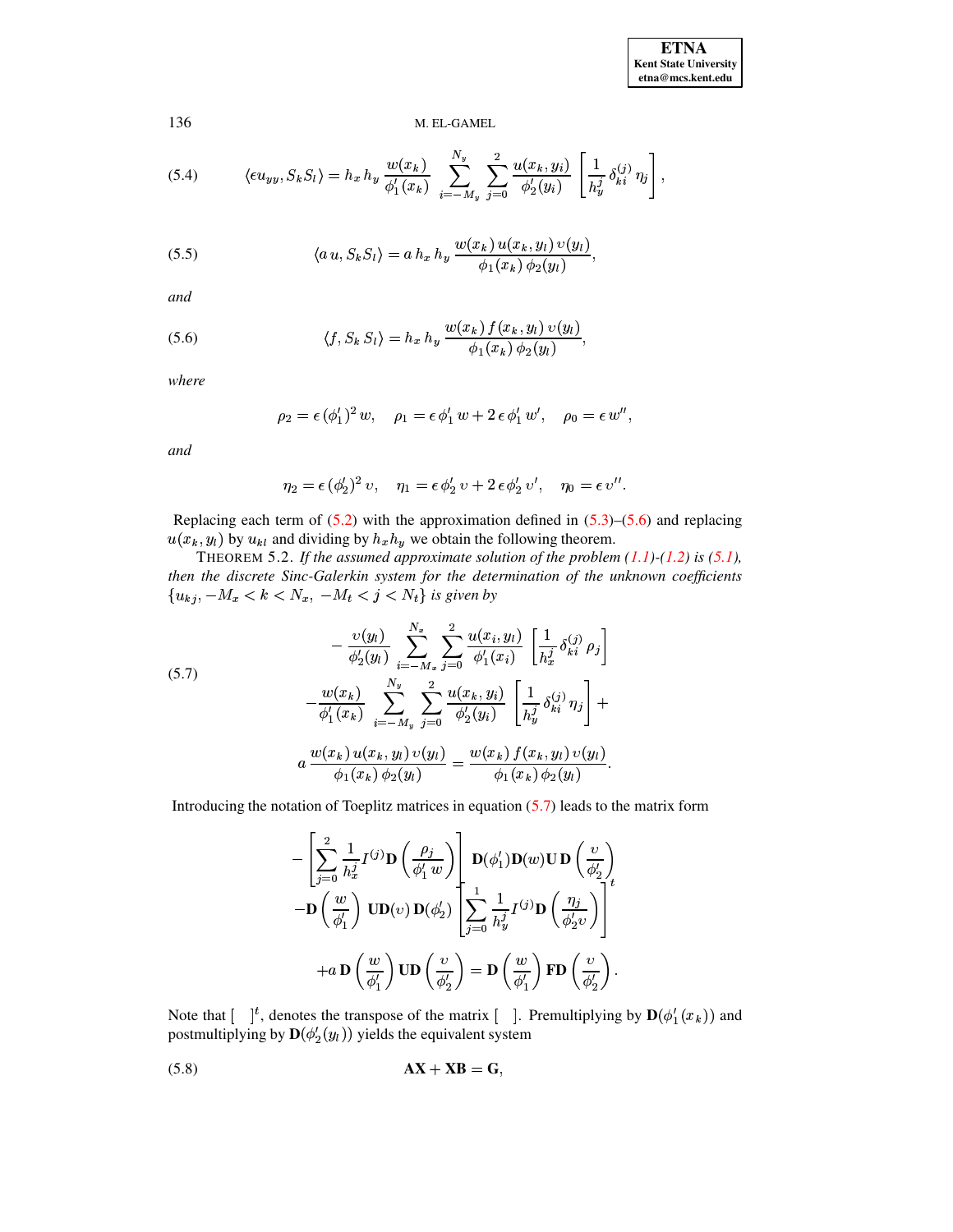#### THE SINC-GALERKIN METHOD FOR SINGULARLY-PERTURBED REACTION-DIFFUSION 137

where

$$
\mathbf{A} = \mathbf{A}\mathbf{1} + a\,\mathbf{I},
$$

$$
\mathbf{A1} = -\mathbf{D}(\phi'_1) \left[ \sum_{j=0}^2 \frac{1}{h_x^j} \mathbf{I}^{(j)} \mathbf{D} \left( \frac{\rho_j}{\phi'_1 w} \right) \right] \mathbf{D}(\phi'_1),
$$

$$
\mathbf{B} = -\mathbf{D}(\phi'_2) \left[ \sum_{j=0}^2 \frac{1}{h_y^j} \mathbf{I}^{(j)} \mathbf{D} \left( \frac{\eta_j}{\phi'_2 \upsilon} \right) \right]^t \mathbf{D}(\phi'_2),
$$

$$
\mathbf{G} = \mathbf{D}(w) \mathbf{F} \mathbf{D}(v),
$$

and

$$
\mathbf{X} = \mathbf{D}(w) \mathbf{U} \mathbf{D}(v).
$$

The four matrices **A**, **B**, **X** and **G** have dimension  $m_x \times m_x$ ,  $m_y \times m_y$ ,  $m_x \times m_y$  and  $m_x \times m_y$ , respectively. Lastly, the  $m_x \times m_y$  matrices **U** and **F** have kl-th entries given by  $u_{\mu}$  and respectively. Lastly, the  $m_x \times m_y$  matrices **U** and **F** have  $kl$ -th entries given by  $u_{kl}$  and  $f(x_k, y_k) = f(e^{kh} - e^{lh})$  respectively.  $f(x_k, y_l) = f(\frac{e^{i\pi k}}{1 + e^{i\pi k}}, \frac{e^{i\pi k}}{1 + e^{i\pi k}})$ , respectively.

To obtain the approximate solution of equation [\(5.1\)](#page-6-1), we need to solve the system for To obtain the approximate solution of equation (5.1), we need to solve the system for **U** which requires solving  $(5.8)$  for **X**. To solve  $(5.8)$ , see[\[5\]](#page-10-1).

**6. Numerical Examples.** In this section, four examples will be tested by using the Sinc-Galerkin method discussed above. For purposes of comparison, contrast and performance, examples with known solutions were chosen. For the sake of comparison only, we will discuss the first and the third examples that were investigated by Reddy [\[19\]](#page-11-14) and Navon [\[14\]](#page-11-18).

In all examples, d is taken to be  $\pi/2$  and we report absolute error which is defined as

absolute error =  $|u_{\text{exact}}\rangle$  solution  $-U$ Sinc-Galerkin

<span id="page-8-0"></span>EXAMPLE 6.1. [\[19\]](#page-11-14) Consider the boundary-value problem

$$
\epsilon \frac{d^2 u}{dx^2} + \frac{du}{dx} = 1 + 2x, \quad 0 \le x \le 1,
$$

and

$$
u(0) = 1, \quad u(1) = 1,
$$

whose exact solution is

$$
u(x) = x (x + 1 - 2 \epsilon) + \frac{(2 \epsilon - 1) (1 - e^{-x/\epsilon})}{1 - e^{-1/\epsilon}}.
$$

The parameters  $\alpha = \beta = \frac{1}{2}$  and  $N = 100$  are used. Maximum absolute error are tabulated in Table [6.1](#page-9-0) for Sinc-Galerkin together with the analogous results of Reddy [\[19\]](#page-11-14), who use the method of reduction of order.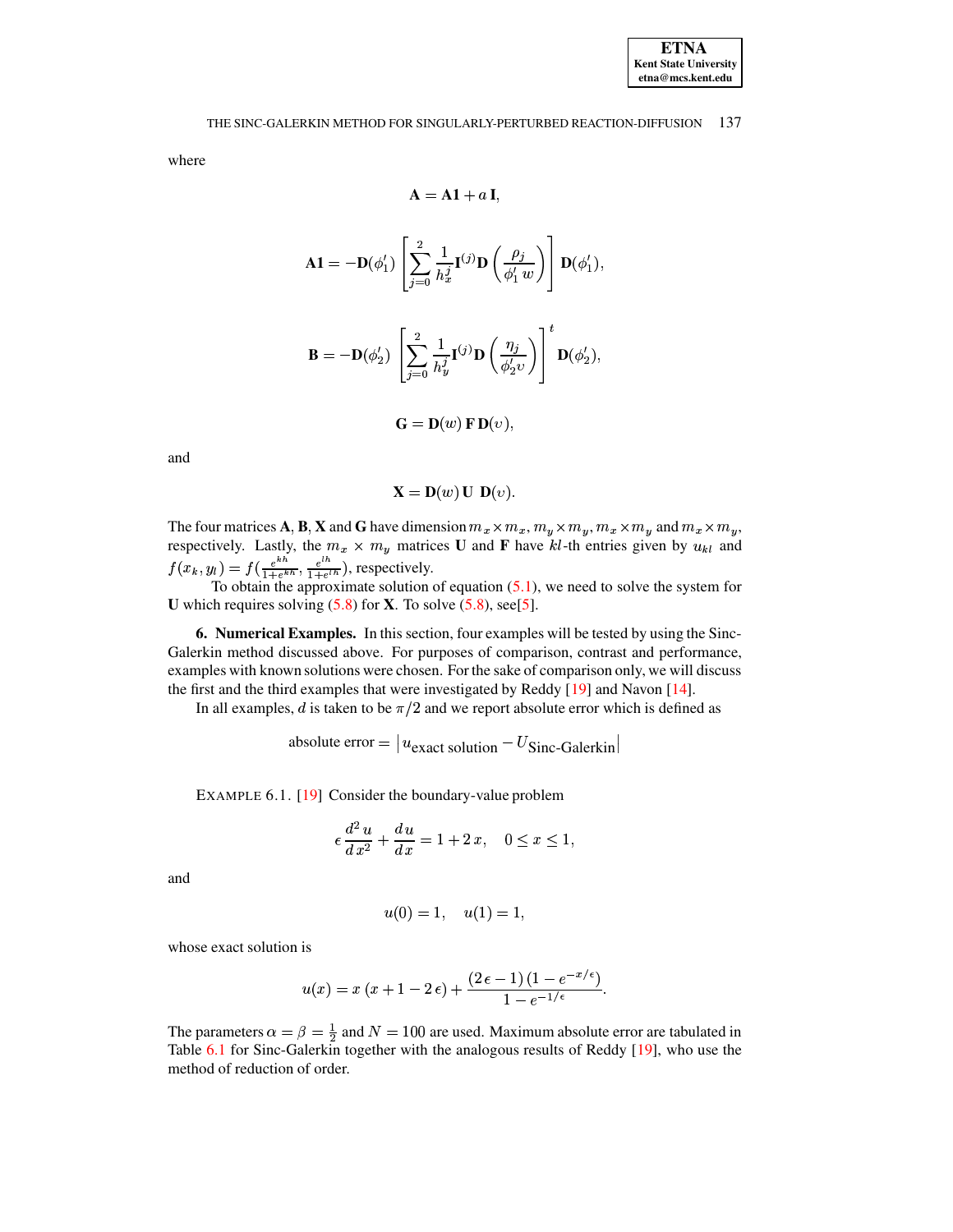TABLE 6.1 *Maximum absolute error for Example [6.1](#page-8-0)*

<span id="page-9-0"></span>

| -6                  | The method of reduc-   Sinc-Galerkin method<br>tion of order [19] |             |
|---------------------|-------------------------------------------------------------------|-------------|
| $10^{-3}$           | $0.213E-02$                                                       | 0.358E-08   |
|                     | $10^{-4}$ 0.112E-04                                               | 0.271E-08   |
| $\frac{10}{10}$ – 6 |                                                                   | $0.797E-10$ |

<span id="page-9-2"></span>EXAMPLE 6.2. Consider the boundary-value problem

$$
\epsilon \frac{d^2 u}{dx^2} + 2 \frac{du}{dx} + u^2 = \left(-\frac{1}{\epsilon} + e^{-x/\epsilon}\right) e^{-x/\epsilon}, \quad 0 \le x \le 1,
$$

and

$$
u(0) = 1, \quad u(1) = e^{-1/\epsilon}
$$

whose exact solution is

$$
u(x) = e^{-x/\epsilon}.
$$

The parameters  $\alpha = \beta = \frac{1}{2}$  and  $N = 100$  are used. Maximum absolute error at different  $\epsilon$ are tabulated in Table [6.2.](#page-9-1)

TABLE 6.2 *Maximum absolute error for Example [6.2](#page-9-2)*

<span id="page-9-1"></span>

| $\epsilon$ | Maximum absolute error                                                                                  |  |
|------------|---------------------------------------------------------------------------------------------------------|--|
|            | $\begin{array}{ c c c } \hline 10^{-2} & 0.135E-07 \\ \hline 10^{-4} & 0.432E-08 \\ \hline \end{array}$ |  |
|            |                                                                                                         |  |
|            | $10^{-6}$ 0.297E-10                                                                                     |  |

<span id="page-9-3"></span>EXAMPLE 6.3. [\[14\]](#page-11-18) Consider the boundary-value problem

$$
-\epsilon \left(\frac{\partial^2 u}{\partial x^2} + \frac{\partial^2 u}{\partial y^2}\right) + 2 u = f(x, y),
$$

and

$$
u(0,y) = u(1,y) = u(x,0) = u(x,1) = 0,
$$

where  $f(x, y)$  is chosen such that the solution is

$$
u(x,y) = \left(1 - \frac{e^{-x/\epsilon} + e^{-(1-x)/\epsilon}}{1 - e^{-1/\epsilon}}\right) \left(1 - \frac{e^{-y/\epsilon} + e^{-(1-y)/\epsilon}}{1 - e^{-1/\epsilon}}\right).
$$

<span id="page-9-4"></span>The parameters  $M_x = N_x = M_y = N_y = 100$  and  $\alpha = \beta = \frac{3}{2}$  are used for the Sinc-<br>Galerkin solution. Table 6.3 exhibits a comparison between the errors obtained by using Galerkin solution. Table [6.3](#page-10-5) exhibits a comparison between the errors obtained by using Sinc-Galerkin method and errors of Li and Navon [\[14\]](#page-11-18), who use the Finite Element method.

EXAMPLE 6.4. Consider the boundary-value problem

$$
-\epsilon \left(\frac{\partial^2 u}{\partial x^2} + \frac{\partial^2 u}{\partial y^2}\right) - u = f(x, y),
$$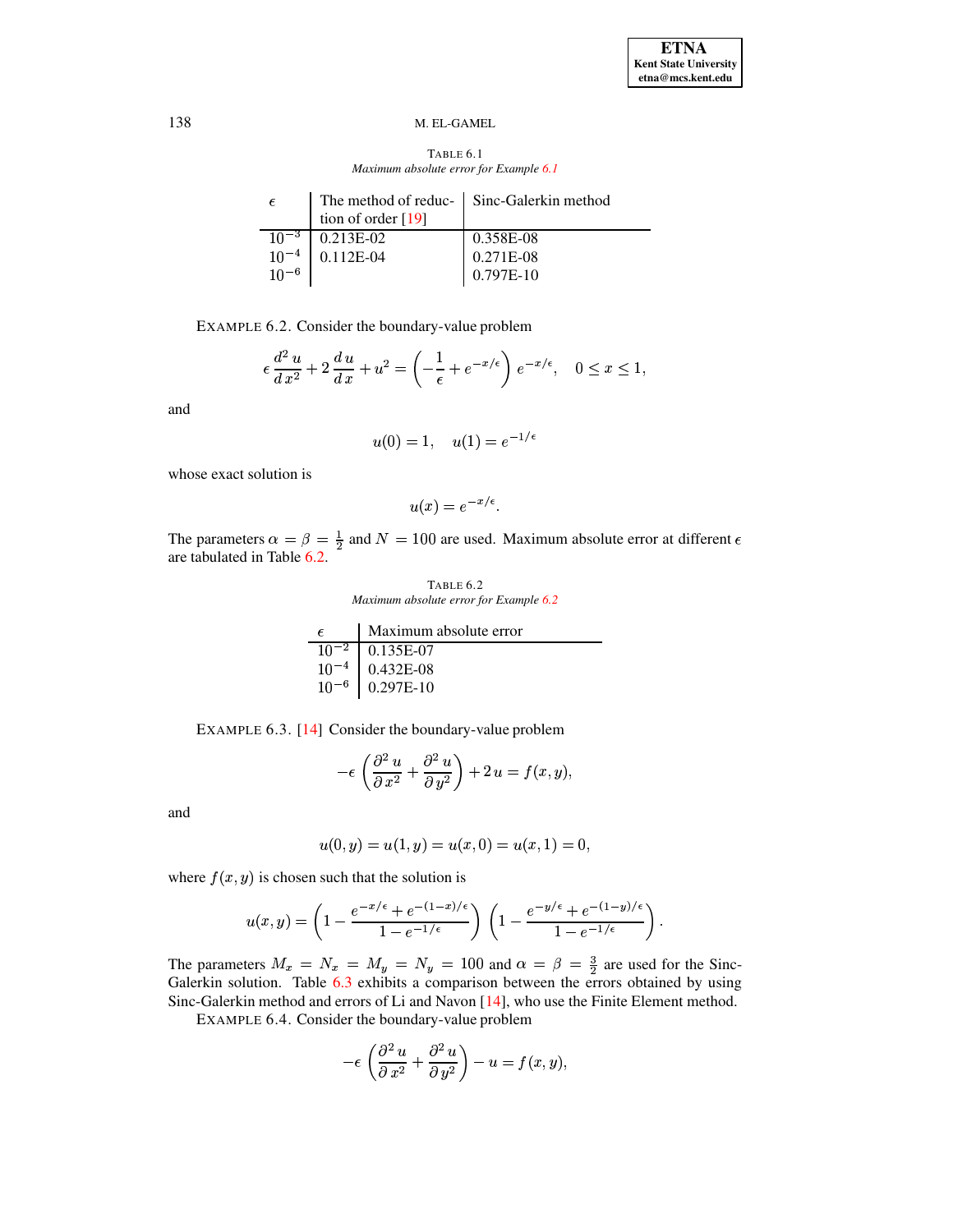**ETNA Kent State University**  $etna@mcs. kent.edu$ 

#### THE SINC-GALERKIN METHOD FOR SINGULARLY-PERTURBED REACTION-DIFFUSION 139

<span id="page-10-5"></span>

| $  u_{exact} - u_{App}  _{L^2}$ for Example 6.3 |                          |                      |  |  |
|-------------------------------------------------|--------------------------|----------------------|--|--|
| $\epsilon$                                      | Element<br>The<br>Finite | Sinc-Galerkin Method |  |  |
|                                                 | Method<br>[14]<br>with   |                      |  |  |
|                                                 | $N = 5329$               |                      |  |  |
| $10^{-2}$                                       | 1.978E-03                | 0.387E-05            |  |  |
| $10^{-3}$                                       | $0.457E-03$              | 0.321E-05            |  |  |
| $10^{-5}$                                       | $0.704E-03$              | 0.112E-06            |  |  |
| $10^{-6}$                                       | 0.317E-04                | 0.137E-06            |  |  |
| $10^{-7}$                                       | 0.136E-04                | 0.133E-06            |  |  |
|                                                 |                          |                      |  |  |

TABLE 6.3

and

$$
u(0, y) = u(1, y) = u(x, 0) = u(x, 1) = 0,
$$

where  $f(x, y)$  is chosen such that the solution is

$$
u(x, y) = xy \ln x \ln y.
$$

The parameters  $M_x = N_x = M_y = N_y = 100$  and  $\alpha = \beta = \frac{3}{2}$  are used for the Sinc-Galerkin solution. Table 6.4 exhibits the maximum absolute errors at different  $\epsilon$ .

TABLE 6.4 Maximum absolute error for Example 6.4

<span id="page-10-6"></span>

|                     | Maximum absolute error |
|---------------------|------------------------|
| $10^{-4}$           | 0.1846E-07             |
| $10^{-6}$           | 0.4697E-09             |
| $\frac{1}{10}$ – 8  | 0.4032E-09             |
| $\frac{1}{10}$ – 10 | 0.2643E-09             |

The computations associated with the four examples discussed above were performed using MATLAB.

7. Conclusions. The Sinc-Galerkin method was tested on four problems. A comparison with finite element methods and the method of reduction of order is made and it was seen that the Sinc-Galerkin method yields good results. The results of Example 6.4 clearly indicate that our methods are accurate even when singularities occur at the boundaries.

### **REFERENCES**

- <span id="page-10-2"></span>[1] T. AZIZ AND A. KHAN, A spline method for second-order singularly perturbed boundary-value problems, J. Comp. Appl. Math., 147 (2002), pp. 445-452.
- <span id="page-10-3"></span>[2] G. BECKETT AND J. MACKENZIE, Uniformly convergent high order finite element solutions of a singularly perturbed reactiondiffusion equation using mesh equidistribution, Appl. Numer. Math., 39 (2001), pp. 31-45.
- <span id="page-10-0"></span>[3] B. BIALECKI, Sinc-collocation methods for two-point boundary value problems, IMA J. Numer. Anal., 11  $(1991)$ , pp. 357-375.
- <span id="page-10-4"></span>[4] W. CASTAINGS AND I. NAVON, Mesh refinement strategies for solving singularly perturbed reactiondiffusion problems, Computers Math. Appl., 35 (1998), pp. 57-70.
- <span id="page-10-1"></span>[5] M. EL-GAMEL AND A. ZAYED, A comparison between the wavelet-Galerkin and the Sinc-Galerkin methods in solving nonhomogeneous heat equations, in Inverse Problem, Image Analysis, and Medical Imaging, Z. Nashed and O. Scherzer, eds., Contemporary Mathematics, Vol. 313, AMS, Providence, 2002, pp. 97– 116.